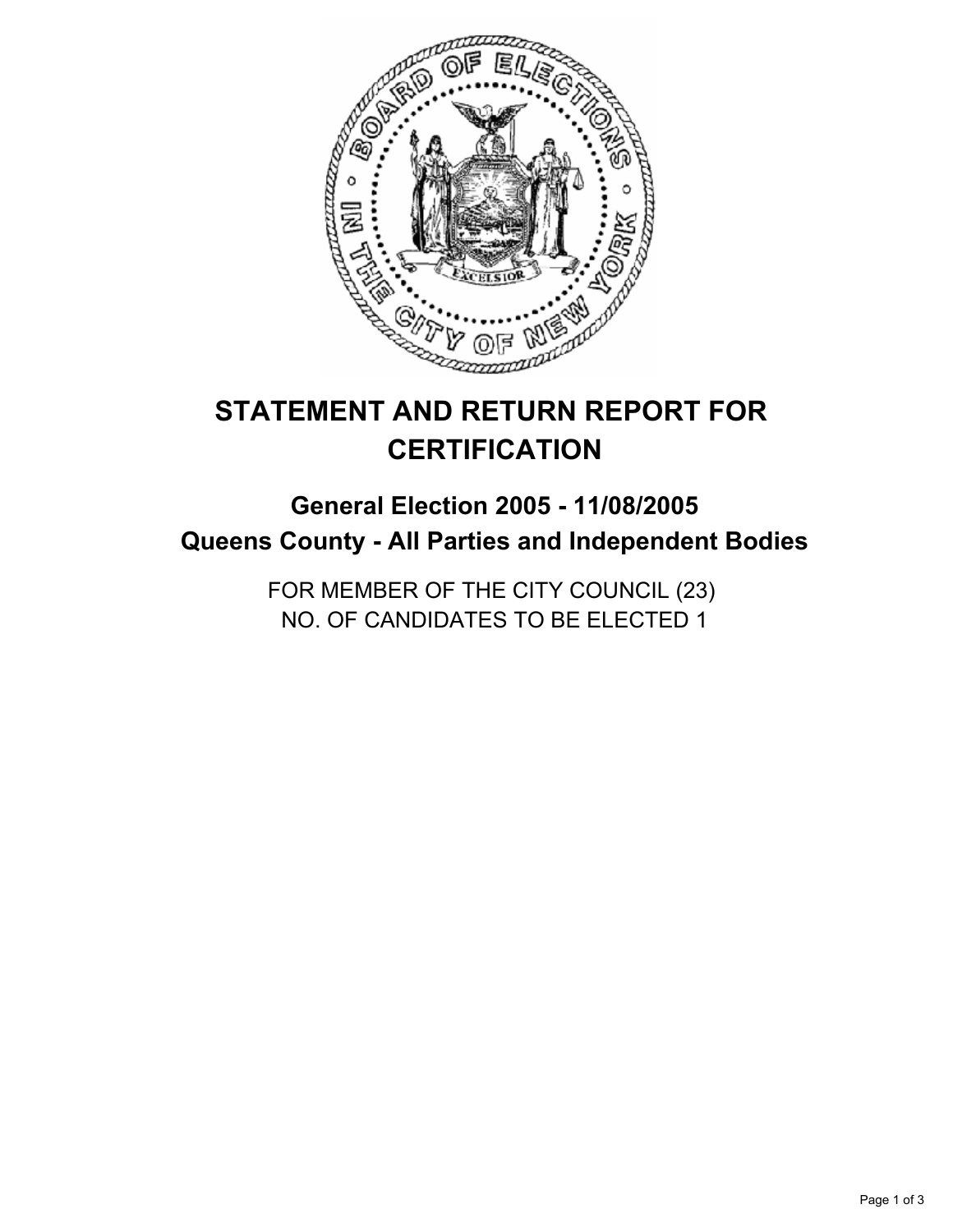

### **ASSEMBLY DISTRICT 24**

| <b>PUBLIC COUNTER</b>             | 19,428 |
|-----------------------------------|--------|
| <b>EMERGENCY</b>                  | 62     |
| ABSENTEE/MILITARY                 | 393    |
| AFFIDAVIT                         | 154    |
| <b>TOTAL BALLOTS</b>              | 20,037 |
| DAVID I WEPRIN (DEMOCRATIC)       | 12,065 |
| DAVID I WEPRIN (WORKING FAMILIES) | 732    |
| <b>TOTAL VOTES</b>                | 12,797 |
| <b>UNRECORDED</b>                 | 7.240  |

#### **ASSEMBLY DISTRICT 26**

| <b>PUBLIC COUNTER</b>             | 2,155 |
|-----------------------------------|-------|
| <b>EMERGENCY</b>                  | 42    |
| ABSENTEE/MILITARY                 | 72    |
| AFFIDAVIT                         | 22    |
| <b>TOTAL BALLOTS</b>              | 2,291 |
| DAVID I WEPRIN (DEMOCRATIC)       | 1,375 |
| DAVID I WEPRIN (WORKING FAMILIES) | 64    |
| <b>TOTAL VOTES</b>                | 1,439 |
| <b>UNRECORDED</b>                 | 852   |

#### **ASSEMBLY DISTRICT 29**

| PUBLIC COUNTER                    | 992   |
|-----------------------------------|-------|
| <b>EMERGENCY</b>                  |       |
| ABSENTEE/MILITARY                 | 9     |
| <b>AFFIDAVIT</b>                  | 13    |
| <b>TOTAL BALLOTS</b>              | 1,014 |
| DAVID I WEPRIN (DEMOCRATIC)       | 519   |
| DAVID I WEPRIN (WORKING FAMILIES) | 17    |
| <b>TOTAL VOTES</b>                | 536   |
| <b>UNRECORDED</b>                 | 478   |

#### **ASSEMBLY DISTRICT 33**

| PUBLIC COUNTER<br>6,282                  |
|------------------------------------------|
| <b>EMERGENCY</b>                         |
| 62<br>ABSENTEE/MILITARY                  |
| 76<br>AFFIDAVIT                          |
| 6,420<br><b>TOTAL BALLOTS</b>            |
| DAVID I WEPRIN (DEMOCRATIC)<br>3,071     |
| DAVID I WEPRIN (WORKING FAMILIES)<br>173 |
| 3,244<br><b>TOTAL VOTES</b>              |
| 3.176<br><b>UNRECORDED</b>               |